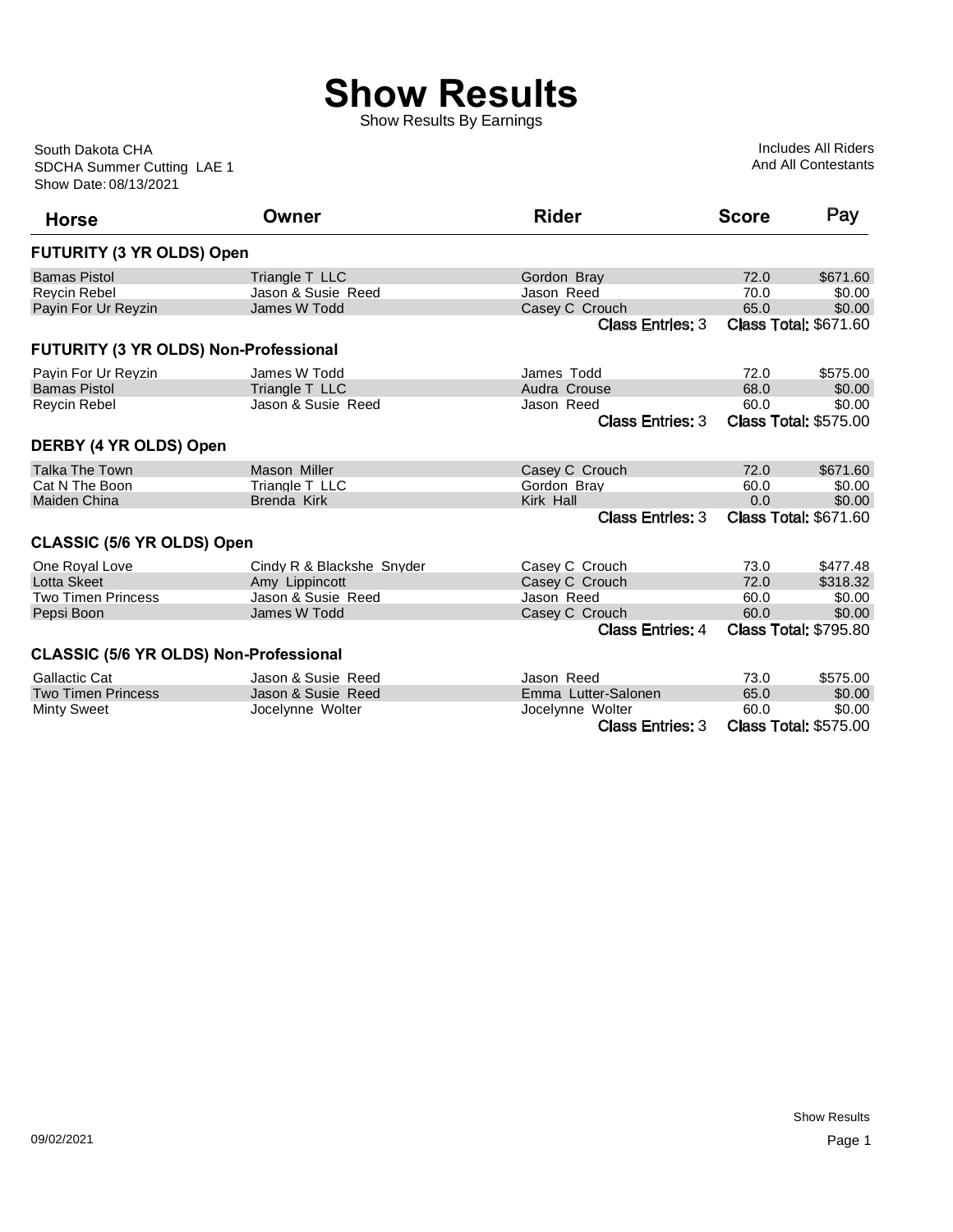## **Show Results**

Show Results By Earnings

Show Date: 08/14/2021 SDCHA Summer Cutting LAE 2 South Dakota CHA

Includes All Riders And All Contestants

| <b>Horse</b>                                  | Owner                     | <b>Rider</b>              | <b>Score</b> | Pay                          |
|-----------------------------------------------|---------------------------|---------------------------|--------------|------------------------------|
| <b>FUTURITY (3 YR OLDS) Open</b>              |                           |                           |              |                              |
| Payin For Ur Reyzin                           | James W Todd              | Casey C Crouch            | 71.0         | \$671.60                     |
| <b>Revcin Rebel</b>                           | Jason & Susie Reed        | Jason Reed                | 70.0         | \$0.00                       |
| <b>Bamas Pistol</b>                           | Triangle T LLC            | Gordon Bray               | 68.0         | \$0.00                       |
|                                               |                           | <b>Class Entries: 3</b>   |              | <b>Class Total: \$671.60</b> |
| FUTURITY (3 YR OLDS) Non-Professional         |                           |                           |              |                              |
| Payin For Ur Reyzin                           | James W Todd              | James Todd                | 70.0         | \$575.00                     |
| <b>Bamas Pistol</b>                           | Triangle T LLC            | Audra Crouse              | 64.0         | \$0.00                       |
| Reycin Rebel                                  | Jason & Susie Reed        | Jason Reed                | 60.0         | \$0.00                       |
|                                               |                           | <b>Class Entries: 3</b>   |              | <b>Class Total: \$575.00</b> |
| DERBY (4 YR OLDS) Open                        |                           |                           |              |                              |
| Cat N The Boon                                | Triangle T LLC            | Gordon Bray               | 73.0         | \$671.60                     |
| Talka The Town                                | Mason Miller              | Casey C Crouch            | 67.0         | \$0.00                       |
| Maiden China                                  | <b>Brenda Kirk</b>        | Kirk Hall                 | 60.0         | \$0.00                       |
|                                               |                           | <b>Class Entries: 3</b>   |              | <b>Class Total: \$671.60</b> |
| <b>CLASSIC (5/6 YR OLDS) Open</b>             |                           |                           |              |                              |
| One Royal Love                                | Cindy R & Blackshe Snyder | Casey C Crouch            | 72.0         | \$477.48                     |
| <b>Lotta Skeet</b>                            | Amy Lippincott            | Casey C Crouch            | 68.0         | \$318.32                     |
| <b>Two Timen Princess</b>                     | Jason & Susie Reed        | Jason Reed                | 60.0         | \$0.00                       |
| Pepsi Boon                                    | James W Todd              | Casey C Crouch            | 60.0         | \$0.00                       |
|                                               |                           | <b>Class Entries: 4</b>   |              | <b>Class Total: \$795.80</b> |
| <b>CLASSIC (5/6 YR OLDS) Non-Professional</b> |                           |                           |              |                              |
| <b>Gallactic Cat</b>                          | Jason & Susie Reed        | Jason Reed                | 73.0         | \$575.00                     |
| <b>Minty Sweet</b>                            | Jocelynne Wolter          | Jocelynne Wolter          | 72.0         | \$0.00                       |
| Lotta Skeet                                   | Amy Lippincott            | <b>Brinley Lippincott</b> | 70.0         | \$0.00                       |
|                                               |                           | <b>Class Entries: 3</b>   |              | <b>Class Total: \$575.00</b> |

**Class Total: \$575.00**